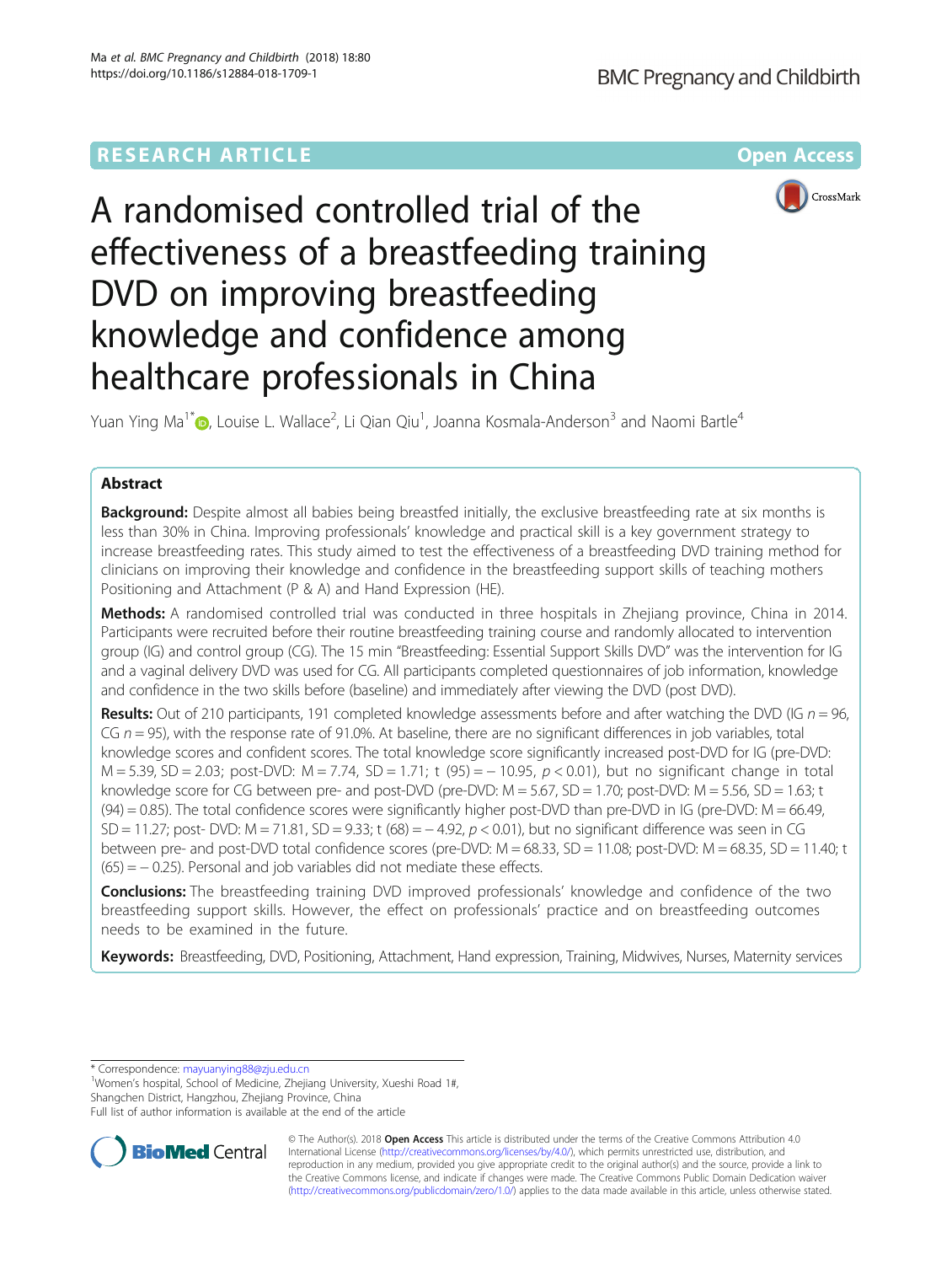# Background

There is strong global evidence for the short and long term health benefits of breastfeeding for infants and mothers [\[1](#page-9-0)–[7\]](#page-9-0). Breastfeeding is recommended as the healthiest way to feed an infant by the World Health Organization (WHO) and UNICEF [\[8](#page-9-0)]. It is estimated that globally approximately 800,000 child lives would be saved each year if all children were fed according to the recommendations of the WHO and UNICEF [\[http://www.who.](http://www.who.int/features/factfiles/breastfeeding/en) [int/features/factfiles/breastfeeding/en/](http://www.who.int/features/factfiles/breastfeeding/en)]. Therefore, promoting breastfeeding and increasing breastfeeding rates has become a global strategy to improve children's health. Many governments are implementing various interventions to achieve national breastfeeding goals. In China, the National Programme of Action for Children's Development (NPA) has set national targets for exclusive breastfeeding rates at six months to improve children's health and development every ten years since 1990. The new target set by NPA for 2011–2020 is to increase the exclusive breastfeeding rate for infants aged 0–6 months to over 50% [\[http://www.gov.cn/gongbao/content/2011/content\\_](http://www.gov.cn/gongbao/content/2011/content_1927200.htm) [1927200.htm\]](http://www.gov.cn/gongbao/content/2011/content_1927200.htm). However, the National Health and Family Planning Commission (NHFPC) reported the latest rate of exclusive breastfeeding at six months to be 30% in rural areas and 16% in urban areas in 2014 [\[http://www.women](http://www.womenofchina.cn/womenofchina/html1/17/3045-1.htm) [ofchina.cn/womenofchina/html1/17/3045-1.htm](http://www.womenofchina.cn/womenofchina/html1/17/3045-1.htm)].

Returning to work and insufficient breast milk are reported by mothers to be the main reasons for ceasing breastfeeding early according according to Xu and colleagues who reviewed breastfeeding rates and practices in China in 41 cohort and cross sectional studies published between 1990 and 2009, and included large sample sizes [[9\]](#page-9-0).

The cross-sectional study by Cannon indicated that the importance of intra-oral vacuum in effective and efficient milk removal during breastfeeding. Incorrect attachment affect the removal of milk due to low vacuum [[10\]](#page-10-0).Ineffective removal of breast milk with incorrect positioning and attachment ( $P \& A$ ) wi leads to an increase in the feedback inhibitor of lactation (FIL), which is produced by the lactocytes and regulates the production of breast milk. As FIL increases, breast milk production will decrease [\[11](#page-10-0), [12](#page-10-0)]. In addition, poor attachment leads to sore nipples, engorgement, mastitis and poor weight gain as the tongue is not placed over the lower gum and the gums placed over the lactiferous sinuses [\[13](#page-10-0), [14](#page-10-0)], which inhibits effective milk removal from the breast. Hand Expression (HE) is an essential skill for mothers who cannot breastfeed their infants directly due to their own or their baby's illness, infants' separation from mothers or preterm birth  $[15–17]$  $[15–17]$  $[15–17]$  $[15–17]$  $[15–17]$ . HE is also used to stimulate breast milk production when the amount of breast milk seems to be insufficient [[18](#page-10-0)]. Enhancing professionals' skills in P & A and HE are essential for supporting breastfeeding mothers, but the challenge of training many thousands of maternity clinicians across China will require new approaches to training.

P & A and HE are two essential skills to ensure mothers breastfeed successfully, and such that they are a required part of the curriculum for training all maternity staff to enable all mothers to use these skills, which forms part of the "Ten Steps" of the UNICEF Baby Friendly Hospital Initiative (BFHI) accreditation [\[19](#page-10-0)], [[http://www.unicef.org/nutrition/index\\_24806.html\]](http://www.unicef.org/nutrition/index_24806.html). The key technique of P & A when it was taught by skilled professionals antenatally was associated with increased breastfeeding rates for as long as six months after birth among 70 mothers in a small pilot study in Western Australia [\[20](#page-10-0), [21\]](#page-10-0). However, two national surveys in the UK indicated that family doctors, paediatric clinicians and nursing and midwifery clinicians often believe they have inadequate knowledge and insufficient training in breastfeeding support including teaching P & A [\[22](#page-10-0), [23](#page-10-0)].

In China, there have been no studies outside of our research specifically assessing clinicians' knowledge and skill in teaching mothers P & A and HE. However, Ouyang undertook a survey to investigate the knowledge of a range of breastfeeding topics among 600 Chinese female physicians and nurses from 10 randomly selected BFHI hospitals in Hubei province in 2009 [[24](#page-10-0)]. The knowledge assessment used statements which were scored true or false, and covered the benefits of breastfeeding, reliable signs of adequate breast milk, demand feeding and recommended duration of breastfeeding. The results showed most clinicians had surprisingly poor knowledge of breastfeeding, and 79.3% of clinicians had received no breastfeeding training since they began working in maternity hospitals. In 2014, a spokesman from UNICEF China said that there are a lack of skilled professionals in hospital and community servces to satisfy an emerging group of women in China who are eager to breastfeed [\[http://www.womenofchina.cn/](http://www.womenofchina.cn/womenofchina/html1/17/3045-1.htm) [womenofchina/html1/17/3045-1.htm](http://www.womenofchina.cn/womenofchina/html1/17/3045-1.htm)]. Watkins and Dodgson suggested that one of the most efficient strategies for increasing breastfeeding duration and exclusive breastfeeding according to previous systematic reports was effective breastfeeding training for professionals [[25\]](#page-10-0). A recent review of 1192 studies aimed to identify whether education and training programs for healthcare staff have an effect on their knowledge and attitudes about supporting breastfeeding women. However, the review was inconclusive due to low study quality. Therefore, robust research design is necessary in future research [[26\]](#page-10-0).

The current study was designed to assess the specific knowledge and confidence to practise the skills of P & A and HE. It also tested whether training clinicians with a short breastfeeding DVD can improve their knowledge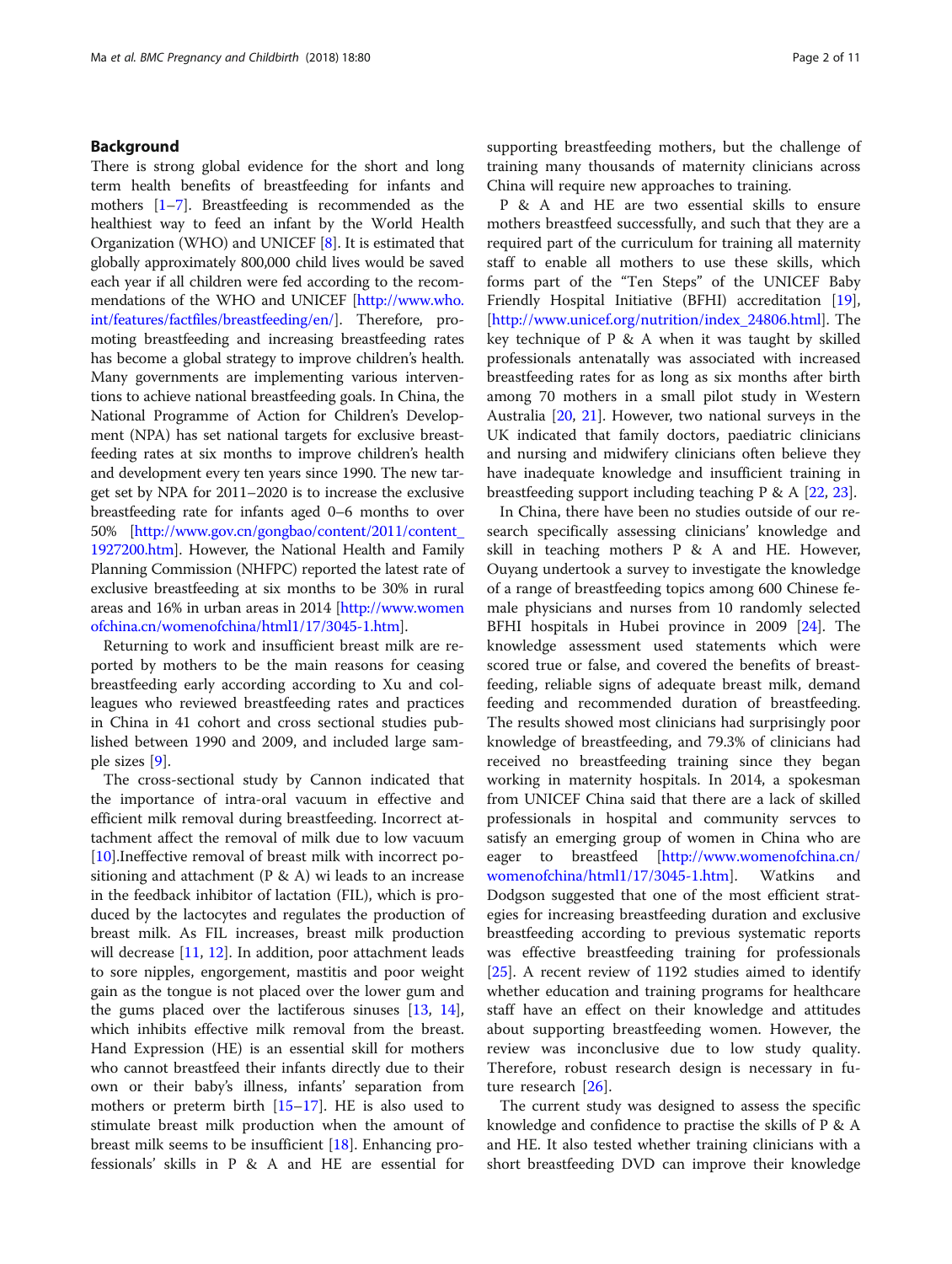and confidence in their practice. Researchers in the UK developed an evidence-based training programme consisting of a 10–12 h self-study breastfeeding workbook, a DVD teaching the two essential breastfeeding support skills of P & A and HE and used the Coventry University Breastfeeding Assessment tool (CUBA) to meet the requirements of UK UNICEF BFI accreditation standards in England [\[27](#page-10-0)–[30\]](#page-10-0). Both have been tested with 322 midwifery and nursing clinicians in two maternity and community services in the West Midlands of England [[30\]](#page-10-0).The current research study is unique in China, using an objective method of assessment and a training DVD that has already been found to be effective the UK.

The current study aimed to test if the short DVD training programme is effective in improving Chinese clinicians' knowledge and confidence in the specific skills of P & A and HE skills compared to controls not given the training but conducting the same repeated assessments of knowledge and confidence.

# Methods

# Intervention

The breastfeeding training DVD developed by the researchers in England was the training intervention for healthcare professionals in the study. It covers four educational sessions, including optimal  $P \& A$ , the process of a satisfying feed shown by a baby of three months, hand expression demonstrated by a mother, and babyled feeding demonstrated by an experienced baby of ten months. The total length of the DVD is 14 min 32 s [[29\]](#page-10-0). The Mandarin script of the breastfeeding trainers' voice-over explaining the learning points of the DVD was developed by the lead author based on the English script version, and agreed with two breastfeeding experts and one professional translator. Two staff in Zhejiang University of Media and Communications recorded and produced the Mandarin version of the breastfeeding training DVD according to the Mandarin script.

#### Design

The study tests the effect of the Intervention Group (IG) watching the Breastfeeding DVD designed to educate clinicians to facilitate the development of knowledge and confidence in the skills of supporting mothers in P & A and HE compared to a Control Group (CG) of clinicians who watch a DVD about vaginal birth of similar duration on clinicians' total knowledge of PA and HE (primary outcome) and confidence in P & A and HE (secondary outcomes) in a randomised controlled trial. The baseline measures were administered immediately before watching the DVD, and post intervention measures were taken immediately after watching the DVD. A power analysis was carried out to determine the required sample size in the study based on the a result of a pilot study among Chinese professionals conducted by the lead author  $[31]$  $[31]$ . The observed effect size was large  $(d = 1.05)$  for the t-test on change in total knowledge scores (primary outcome) between pre- and post-DVD. G\*Power was used to calculate the required sample size to detect a condition by time interaction in ANOVA with a medium-to-large effect size  $(F = 0.30)$  [\[32](#page-10-0)]. In order to achieve 90% power, with significance level set at 5%, a total of 119 participants were required. We sought to invite approximately 200 participants to allow for 40% attrition.

#### Setting

The study was conducted in Zhejiang Province, China. Participants were recruited from those clinicians about to attend a breastfeeding training course. They are all from three hospitals, including Women's Hospital, School of Medicine, Zhejiang University, Kaihua county maternal and child health care hospital, and Kaihua county general hospital. The Women's Hospital, School of Medicine, Zhejiang University is the largest and highest level teaching tertiary hospital for maternal health care in Zhejiang Province. The other two hospitals are secondary county hospitals in Kaihua county. All three hospitals are accredited as BFHI hospitals.

# Sample

Qualified health professionals (doctors, nurses and midwives) in Zhejiang Province who work with breastfeeding women were included. Staff who were not directly caring for breastfeeding mothers or volunteer for supporting breastfeeding mothers were excluded.

#### Procedure

The study was conducted before two breastfeeding training courses during March and June 2014. The researcher obtained the lists of names of all the participants who would take part in the provincial and county breastfeeding training courses. There was a staff member in each hospital who co-ordinated the study and emailed potential participants with an invitation to take part in the study. Those professionals who had no email address or did not reply to the invitation email were invited by telephone. The reasons for declining the invitation were recorded by the staff member. Participants who met the eligibility criteria and agreed to participate in each hospital were randomly allocated by a researcher blind to the two conditions to an intervention group (IG) and a control group (CG) using SPSS software by a computer professional in Zhejiang University. Randomisation was for the whole sample not by site. See Fig. [1.](#page-3-0)

All the participants received a sealed envelope marked Group 1 (IG) or Group 2 (CG), in which there was information for participants about the study, consent form,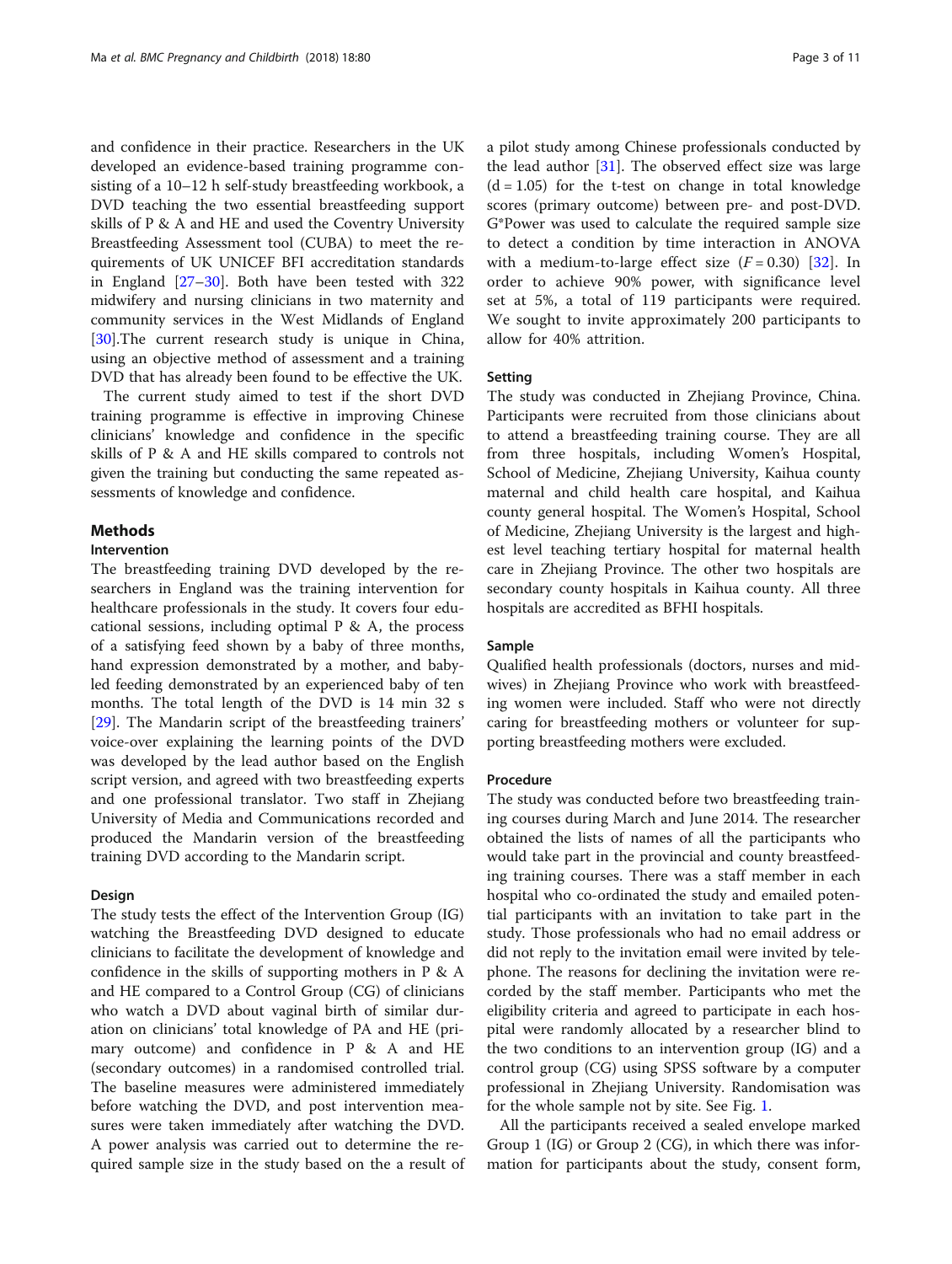<span id="page-3-0"></span>

pre-DVD training questionnaire and post-DVD training questionnaire, both with a coded number sequence. Participants were not aware until they saw the DVD which group they were randomly allocated to in order to minimize disruption to the training courses, and they were informed they could withdraw consent at any time. The two groups were allocated to different rooms at the same time point and separate researchers explained the aims, methods and use of their data in line with the written information provided, and supervised the signing of consent forms. Pre-DVD training assessments (baseline questionnaire) were carried out for all participants before they watched the DVD. The baseline questionnaires were collected by the researchers immediately after being completed. Any one who withdrew consent to participate was asked to leave the room and wait for the training course. Next, the participants in the intervention group watched the Mandarin version of the breastfeeding training DVD. The control group watched a DVD in Mandarin unrelated to breasteeding about vaginal delivery. Both DVDs are of about 15 min. After watching their respective DVDs, participants in both

intervention and control groups completed the post DVD training assessments.

# Measures

# Knowledge

The level of knowledge of breastfeeding in P & Aand HE was assessed using a Mandarin version of mini-CUBA based on the Coventry University Breastfeeding Assessment (CUBA) used in a previously published study [\[29](#page-10-0)]. The items of mini-CUBA were multiple-choice questions with only one answer correct of four options, which had been agreed by a panel of three breastfeeding experts. There were six items where a correct answer is scored as 1 of P & A knowledge (range  $0-6$ ) and six items of HE knowledge (range 0–6). A higher score indicated a higher knowledge level.

## Confidence

The confidence of healthcare professionals in skills for supporting breastfeeding mothers was measured using the Mandarin version of Coventry University Breastfeeding Support Self-Efficacy Scale (CU-BSSES) [[29\]](#page-10-0). It measures six items of self-efficacy in supporting P & A and two items on teaching HE, using a 10-point Likert scale  $(1 = not at all conflict; 10 =$ completely confident). CU-BSSES was used to assess the breastfeeding confidence among healthcare professionals in supporting the two skills of P & A and HE. Cronbach alpha coefficient value of 0.95 in this sample suggests a good internal reliability of CU-BSSES for the sub scale and total scale scores.

#### Job specific survey items

There were two personal and six job specific items: gender, age, work setting, job type, job title, years of qualification, working length with breastfeeding mothers, previous breastfeeding training. This was administered only at the baseline, along with knowledge and confidence measures. The post-training questionnaire comprised only the knowledge and confidence measures. The knowledge assessments of P & A and HE in the pre- and post-training questionnaires were the same. The change in scores of knowledge regarding the two skills of P & A and HE in pre- and post-training questionnaires were the primary outcome to assess the effectiveness of the breastfeeding training DVD.

# Analysis

Epidata (3.1) was used for double entry of data and the accuracy of entries was checked. Statistical Package for Social Science (SPSS version 22. 0) was used to analyse the data and the level of statistical significance was set at  $p < 0.05$ . Cases were excluded if they were missing data on any variable included in the specific analysis.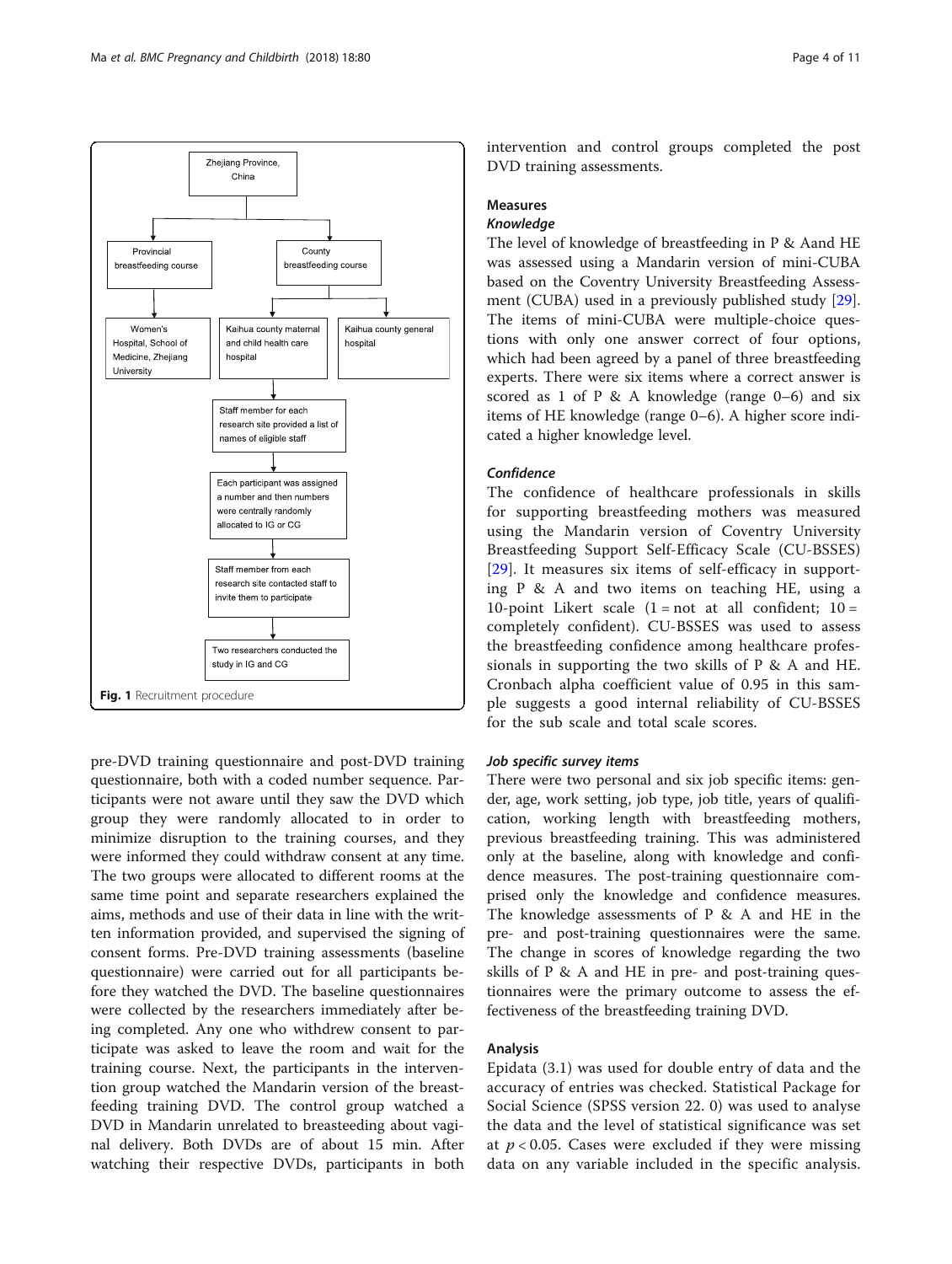<span id="page-4-0"></span>For statistically significant groups, the strength of association was assessed by effect size to provide the magnitude of the differences between groups [[33](#page-10-0), [34](#page-10-0)]. Cronbach's alpha coefficient was examined and reported the internal consistency for the Breastfeeding Support Self-Efficacy Scale. Chi-square tests compared the differences of each personal and job variable between the intervention and control groups. Mixed 2 way analysis of variance (ANOVA) were conducted to explore the interaction between group and time (prepost DVD) for each dependent variable (PA knowledge, PA confidence, HE knowledge and HE confidence). Independent-Samples T Test was used to examine the differences in the mean score of knowledge and confidence between the two groups, and before and after viewing the DVD. The changes in total score of knowledge and confidence in the two skills in the intervention group by personal and job type variables was analysed by mixed ANOVA.

# Results

#### Characteristics of participants

Between March and June 2014, a total of 216 names were provided by the staff members at the research sites, including118 professionals participating provincial breastfeeding training course and 98 professionals in county training course. Six professionals were not eligible and were excluded as they worked in an administrative department. Nine staff declined to participate before the study with two staff stating they were not interested, and seven staff said they did not have time to participate in the study. The remaining 201 eligible staff were invited to take part in the study. Five professionals who were late for the breastfeeding training course did not participate in the study with 2 staff of IG and 3 staff of CG. Two clinicians did not complete the post-training questionnaires as they left early. Three post-training questionnaires were excluded during analysis due to half or more uncompleted items. The final sample included

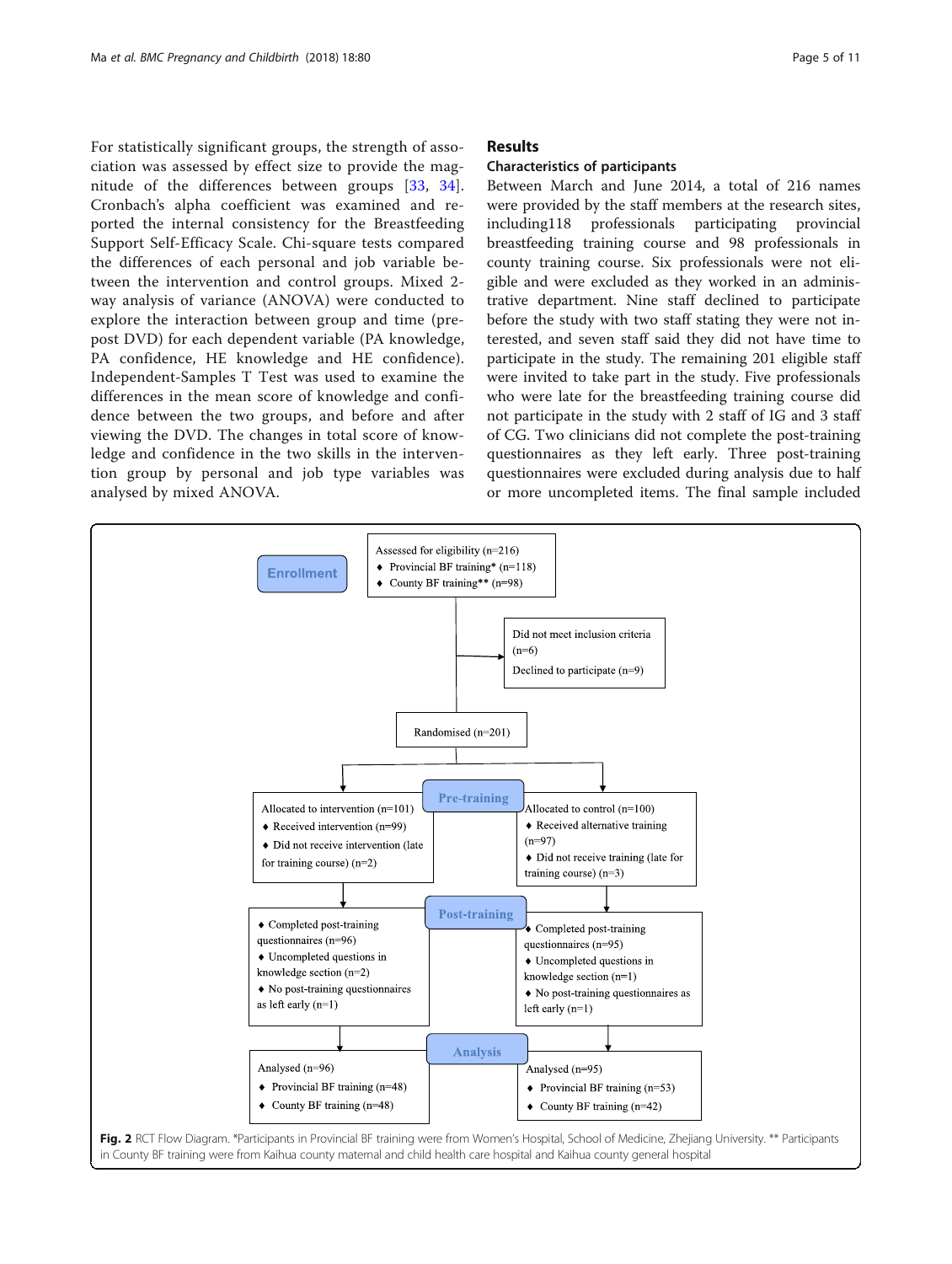191 healthcare professionals who watched the allocated DVD and completed the pre- and post-DVD training questionnaires: 96 in the IG and 95 in CG. The response rate was 91% (See Fig. [2](#page-4-0)).

The 191 participants covered a spread of professions, including 91 (47.6%) nurses, 39 (20.4%) midwives, 61 (32.0%) doctors. Most participants were female except five male doctors, as almost all professionals who work with breastfeeding mothers in China are female. These participants were diverse in age, work setting, job title, job type, length of time working with breastfeeding mothers, years since obtaining their professional qualification and previous breastfeeding training. The mean age of the participants was  $33.51$  years (SD = 8.17), however there was missing data for 51 cases for age. There were 101 (52.9%) working in provincial hospitals and 90 (47.1%) worked in county hospitals. There were 94 (49. 2%) participants that had achieved mid-grade or higher titles and 97 (50.8%) participants had primary junior titles, i.e. those who were in their first post qualification job role). Furthermore, 90 (47.1%) participants had received their qualifications more than 5 years ago, and 101 (52.9%) participants less than 5 years. Some 132 (69. 1%) participants had worked with breastfeeding mothers for more than two years, and 75 (39.3%) participants had worked for more than ten years. Of the study sample, 132 (69.5%) participants had had previous breastfeeding training and 58 (30.5%) participants had had no breastfeeding training prior to the training course. There were no significant differences on any of these variables between the two groups. (See Table 1).

# Pre DVD knowledge and confidence scores in IG and CG

At pre DVD baseline, there was no statistical difference in P & A, HE and total knowledge score between IG and CG. There was missing data from 48 participants on the confidence measure at either pre or post -test, so confidence analyses were restricted to 143 cases. At pre-test there was missing data for 25/96 participants in the IG, and 19/95 in the CG, in the post-test there was missing data for 4/96 in the IG and 14/95 in the CG. The total confidence score and P & A confidence score at baseline showed no significant difference between IG and CG. However, the HE confidence score at baseline was significantly higher in the CG compared with IG. This data is available from the authors.Therefore change scores on knowledge and confidence are used in further analyses.

**Table 1** Characteristics of the professionals participating in the evaluation of the breastfeeding training DVD

| Characteristics                            |                      | $\overline{G}$<br>$n = 96(%)$ | CG<br>$n = 95(%)$    | $X^2$ and<br>$p$ -value |  |
|--------------------------------------------|----------------------|-------------------------------|----------------------|-------------------------|--|
| Age                                        | <30 years            | 22 (22.9)                     | 24 (25.3)            | 3.84                    |  |
|                                            | $30-39$ years        | 35 (36.5)                     | 26 (27.4)            | $p = 0.15$              |  |
|                                            | >39 years<br>Missing | 12(12.5)<br>27(28.1)          | 21(22.1)<br>24(25.3) |                         |  |
| Working hospital                           | Provincial hospital  | 48 (50)                       | 53 (55.8)            | 0.01                    |  |
|                                            | County hospital      | 48(50)                        | 42(44.2)             | $p = 0.92$              |  |
| Job type                                   | Nurse                | 46 (47.9)                     | 45 (47.4)            | 0.38                    |  |
|                                            | Midwife              | 32 (33.3)                     | 29 (30.5)            | $p = 0.83$              |  |
|                                            | Doctor               | 18 (18.8)                     | 21(22.1)             |                         |  |
| Job title                                  | Senior or mid-grade  | 48 (50.0)                     | 46 (48.5)            | 0.05<br>$p = 0.83$      |  |
|                                            | Junior grade         | 48 (50.0)                     | 49 (51.5)            |                         |  |
| Years since qualification                  | $\leq$ 5 years       | 43 (44.8)                     | 47 (49.5)            | 0.53                    |  |
|                                            | $> 5$ years          | 53 (55.2)                     | 48 (50.5)            | $p = 0.47$              |  |
| Year of working with breastfeeding mothers | $\leq$ 2 years       | 23 (24.0)                     | 30 (31.6)            | 0.44<br>$p = 0.80$      |  |
|                                            | $3-10$ years         | 33 (34.4)                     | 24 (25.3)            |                         |  |
|                                            | > 10 years           | 36 (37.5)                     | 39(41.1)             |                         |  |
|                                            | Missing              | 4(4.2)                        | 2(2.1)               |                         |  |
| Previous training on breastfeeding         | Yes                  | 67 (69.8)                     | 65 (68.4)            | 0.01                    |  |
|                                            | No                   | 29 (30.2)                     | 29 (30.5)            | $p = 0.92$              |  |
|                                            | Missing              | O(0.0)                        | 1(1.1)               |                         |  |

IG Intervention group CG Control group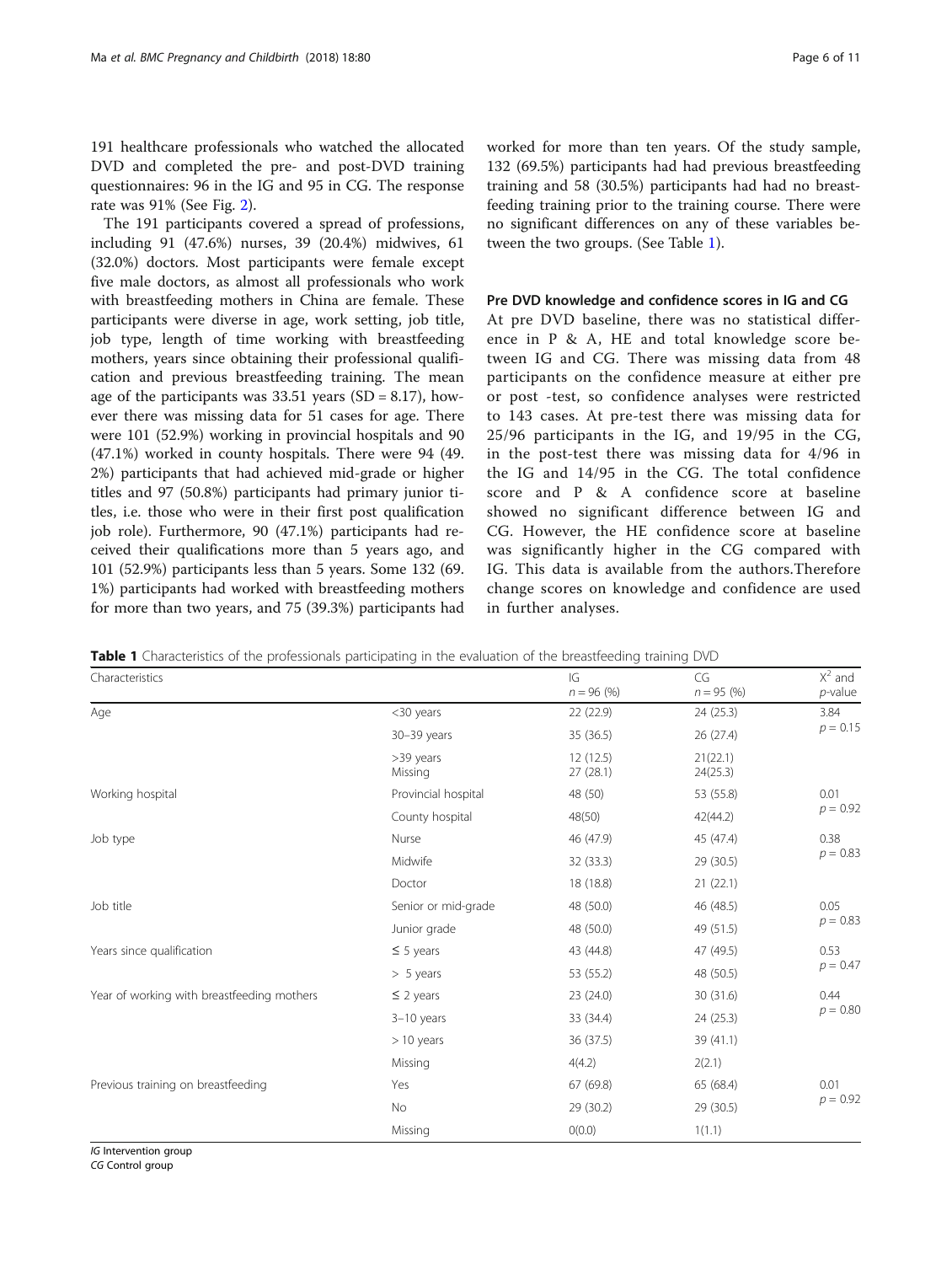# Knowledge scores changes between pre- and post-DVD in IG and CG

Using ANOVA (Group x Time) there was significant interaction between group and time in total knowledge score  $[F(1,188) = 92.11, p < 0.001, \eta^2 = .33.], P & A$ knowledge score  $[F(1,189) = 48.02, p < 0.001, \eta^2 = .20]$  and HE knowledge score  $[F(1,189) = 48.65, p < 0.001, \eta^2 = .21]$ . T-tests showed that in the IG there was a significant increase in total knowledge, P & A knowledge and HE knowledge after completing the DVD training, with large effect sizes (see Table 2). However, there was no significant change in total knowledge PA knowledge or HE knowledge control group (Table 2). The  $\eta^2$  values (> 0.4) indicate large increases in knowledge in the IG group.

# Confidence scores changes between pre- and post-DVD in IG and CG

There were 135 participant completed the pre-post confidence assessment. The participants' characteristics of those with complete data were compared with those with missing data and no difference observed. There was a significant interaction between group and time (prepost DVD) in total confidence score  $[F(1,133) = 17.92, p$  $< 0.001$ ,  $\eta^2 = 0.26$ , P & A confidence score F(1,133) = 15. 66,  $p < 0.001$ ,  $\eta^2 = 0.26$ ] and HE confidence score  $[F(1,135) = 13.90, p < 0.001, \eta^2 = 0.20]$ . T-tests revealed a significant increase in the P & A confidence scores was found post-DVD compared to pre-DVD in the IG, but not the CG (see Table [3](#page-7-0)). The Eta squared value  $(>0.2)$ indicate large increases in confidence in the IG group.

# Sub group analyses on change in knowledge scores of the intervention group

Table [4](#page-7-0) shows the change in total knowledge scores in the IG. All the sub-groups (within-subjects) achieved significantly increased total knowledge scores post-DVD compared to pre-DVD. A significantly higher increase in total knowledge score was seen among the participants working in county hospitals or less specialised (lower level) hospitals compared to participants in provincial or municipal hospitals. There was also a significant sub group

effect (interaction) for job type. Inspecting the mean scores shows doctors achieved a greater increase in total knowledge score compared to midwives and nurses. However, the post hoc showed no significant differences in increased total knowledge scores between doctor and midwife, or doctor and nurse, or nurse and midwife. There were no significant differences in the change in knowledge scores for other sub-group variables, including age, seniority of job (job title), length of time working with breastfeeding mothers, years since obtaining professional qualification and previous breastfeeding training.

Table [5](#page-8-0) shows the impact of the breastfeeding training DVD on the change of mean confidence scores in the sub-groups of the intervention group from pre-training to post-training. Cases were deleted where data was missing on one or more variable. All the sub-groups in the IG obtained significantly increased total confidence scores post-DVD compared to pre-DVD. No significant differences in mean confidence scores were found for any sub-groups of personal and job-related variables. (See Table5).

### **Discussion**

This is the first randomised controlled trial of the effectiveness of a DVD training programme on improving breastfeeding knowledge and confidence in practice of the two key skills of P & A and HE among professionals in China. We were able to show that the effect is not simply attributable to practise on the knowledge assessment and confidence ratings, since there was no test and retest effect in the CG. Second, the increases were statistically significant in the IG. Further, the improvements were shown for all types of staff when analysed by personal and job variables.

In conducting the RCT, every effort was made to prevent known sources of bias. Randomisation was conducted independently of the researchers, trainers and participants. Allocation concealment was maintained so participants were blind to allocation until after the baseline data was collected. Analyses showed that groups were balanced for personal and job

Table 2 Comparison of the differences in knowledge scores between pre- and post-DVD in intervention group and control group

| Items                    | IG $(n = 96)$                   |                            |                               | $CG (n = 95)$                   |                                  |                               |  |
|--------------------------|---------------------------------|----------------------------|-------------------------------|---------------------------------|----------------------------------|-------------------------------|--|
|                          | Pre-<br><b>DVD</b><br>mean (SD) | Post-<br>DVD.<br>mean (SD) | t test                        | Pre-<br><b>DVD</b><br>mean (SD) | Post-<br><b>DVD</b><br>mean (SD) | t test                        |  |
| P & A<br>(range $0-6$ )  | 2.73(1.41)                      | 4.04<br>(1.16)             | t $(95) = -8.29$<br>p < 0.01  | 2.86<br>(1.37)                  | 2.83<br>(1.19)                   | t $(94) = 0.28$<br>$p = 0.78$ |  |
| HE.<br>(range $0-6$ )    | 2.66(1.09)                      | 3.70 (1.00)                | t $(95) = -8.13$<br>p < 0.01  | 2.81<br>(1.13)                  | 2.73<br>(1.19)                   | t $(94) = 0.86$<br>$p = 0.39$ |  |
| Total<br>(range $0-12$ ) | 5.39<br>(2.03)                  | 7.74(1.71)                 | t $(95) = -10.95$<br>p < 0.01 | 5.67<br>(1.70)                  | 5.56<br>(1.62)                   | t $(94) = 0.85$<br>$p = 0.40$ |  |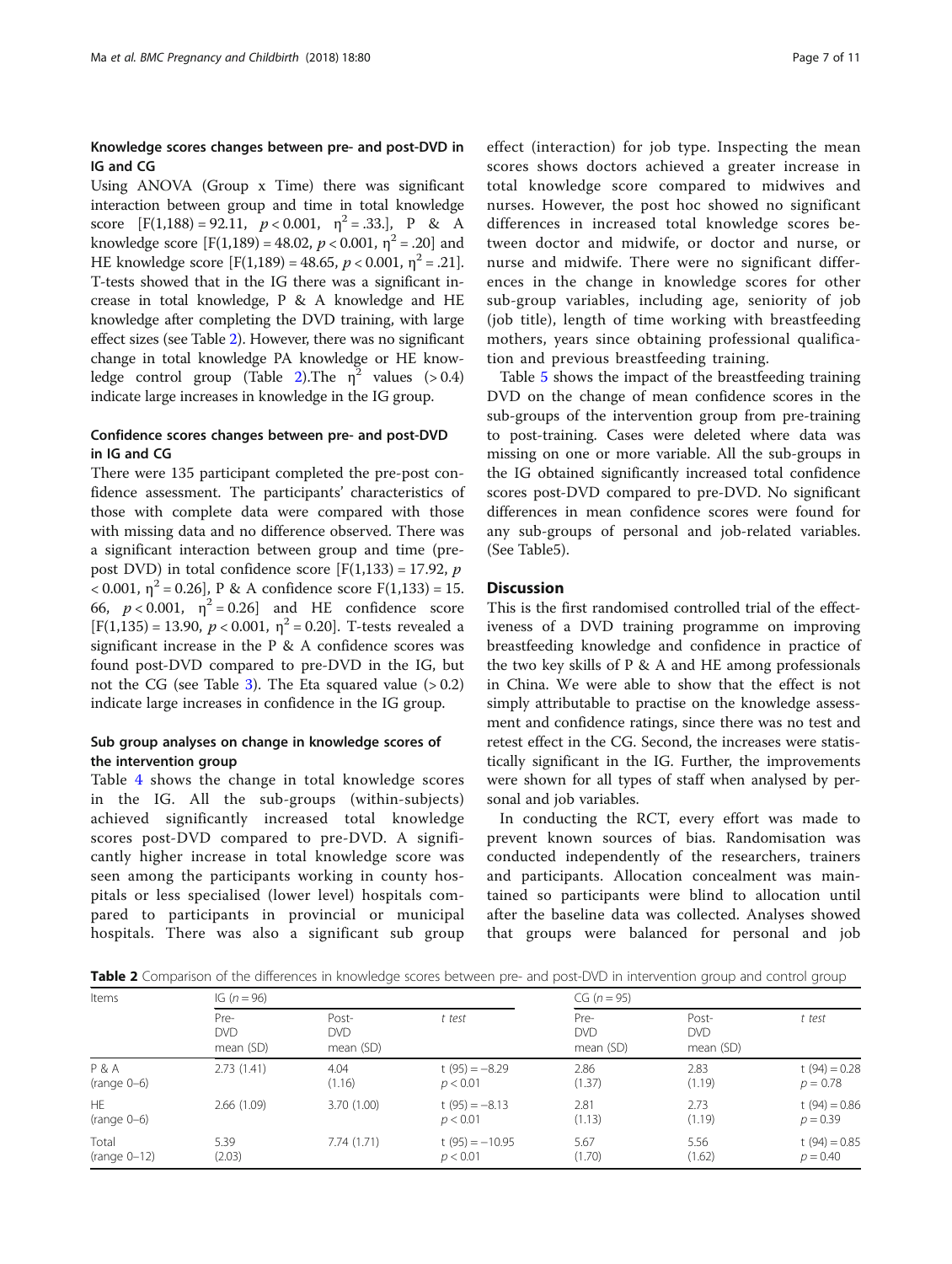| Items                                  | IG $(n = 69)$                   |                                  |                              | $CG (n = 66)$                   |                                  |                                |  |
|----------------------------------------|---------------------------------|----------------------------------|------------------------------|---------------------------------|----------------------------------|--------------------------------|--|
|                                        | Pre-<br><b>DVD</b><br>mean (SD) | Post-<br><b>DVD</b><br>mean (SD) | <i>p</i> -value              | Pre-<br><b>DVD</b><br>mean (SD) | Post-<br><b>DVD</b><br>Mean (SD) | $p$ -value                     |  |
| P & A<br>$(\text{range } 0\text{-}60)$ | 49.93 (8.48)                    | 53.90<br>(6.93)                  | t $(68) = -4.79$<br>p < 0.01 | 50.68<br>(8.62)                 | 50.82<br>(8.89)                  | t $(65) = -0.36$<br>$p = 0.72$ |  |
| <b>HE</b><br>$(range 0-20)$            | 16.57 (3.29)                    | 17.91 (2.51)                     | t $(68) = -4.12$<br>p < 0.01 | 17.59 (2.85)                    | 17.49 (2.77)                     | t $(67) = 0.49$<br>$p = 0.62$  |  |
| Total<br>(range $0-80$ )               | 66.49 (11.27)                   | 71.81 (9.33)                     | t $(68) = -4.92$<br>p < 0.01 | 68.33 (11.08)                   | 68.35<br>(11.40)                 | t $(65) = -0.25$<br>$p = 0.98$ |  |

<span id="page-7-0"></span>Table 3 Comparison of differences in confidence scores between pre- and post-DVD in intervention group and control group

Cases were deleted where there was missing data on the dependent variable

variables which might have affected baseline levels of knowledge. Missing data was evenly distributed between control and intervention groups. No significant differences in the mean score of knowledge and confidence were found between groups in two areas of P & A, except that the control group had higher baseline confidence in HE than the IG group before they watched a DVD. Participants came from a range of maternity services in Zhejiang Province, and a range of clinical professions, with differing lengths of experience of working with breastfeeding mothers, time since gaining their qualifications and levels of prior breastfeeding training. Thus, the sample was broadly representative of the healthcare professionals supporting breastfeeding mothers in Zhejiang Province, and with a high response rate.

#### Knowledge

The study showed a large range of knowledge scores and poor knowledge level at baseline. The mean scores were less than half of the total possible correct scores at baseline among participants in total. Although clinical staff in BFHI accredited hospitals are expected to be trained in breastfeeding support as soon as they are employed in a clinical role with mothers, this study suggests many women will be exposed to clinical staff with insufficient knowledge of these essential skills. Such results are perhaps to be expected, given the acknowledged shortfalls in implememtaion of BFHI in China referred to above [[24,](#page-10-0) [35](#page-10-0)].

The study indicates the new DVD training method is effective in improving professionals' knowledge in each area of P & A, HE. Improvements in mean knowledge

|  |  | <b>Table 4</b> Change in the total knowledge scores in sub-group variables of intervention group between pre- and post-training |  |  |
|--|--|---------------------------------------------------------------------------------------------------------------------------------|--|--|
|  |  |                                                                                                                                 |  |  |

| Items                              |                                  |    | Number Pre-DVD<br>mean (SD)<br>(range $0-12$ ) | Post-DVD<br>mean (SD)<br>$(range 0-12)$ | <b>ANOVA</b><br>(interaction effect) | <b>ANOVA</b><br>(within-subject effect) |  |
|------------------------------------|----------------------------------|----|------------------------------------------------|-----------------------------------------|--------------------------------------|-----------------------------------------|--|
| Age                                | <30 years                        | 22 | 5.55(1.57)                                     | 7.18(1.40)                              | $F(2.66) = 0.80$                     | $F(1,66) = 64.33$                       |  |
|                                    | 30-39 years                      | 35 | 5.66(2.16)                                     | 7.94(1.73)                              | $p = 0.45$                           | p < 0.01                                |  |
|                                    | >39 years                        | 12 | 5.25(2.53)                                     | 7.33 (1.88)                             |                                      |                                         |  |
| Working hospital                   | Provincial or municipal hospital | 35 | 6.31(1.81)                                     | 7.94(1.64)                              | $F(1,94) = 6.94$                     | $F(1,94) = 102.95$                      |  |
|                                    | County hospital or below         | 61 | 4.85 (1.97)                                    | 7.62(1.74)                              | $p = 0.01$                           | p < 0.01                                |  |
| Job type                           | Nurse                            | 46 | 5.57(1.97)                                     | 7.67(1.52)                              | $F(2,93) = 3.06$                     | $F(1,93) = 102.83$<br>p < 0.01          |  |
|                                    | Midwife                          | 18 | 6.28(2.05)                                     | 8.00(2.17)                              | $p = 0.05$                           |                                         |  |
|                                    | Doctor                           | 32 | 4.63(1.90)                                     | 7.69(1.71)                              |                                      |                                         |  |
| Job title                          | Senior or mid-grade              | 48 | 5.71(2.25)                                     | 8.06(1.93)                              | $F(1,94) = 0.00$<br>$p = 1.00$       | $F(1,94) = 118.52$<br>p < 0.01          |  |
|                                    | Primary                          | 48 | 5.06 (1.76)                                    | 7.42 (1.40)                             |                                      |                                         |  |
| Years since qualification          | $\leq$ 5 years                   | 42 | 5.48 (1.71)                                    | 7.43(1.53)                              | $F(1,93) = 2.67$                     | $F(1,93) = 113.15$                      |  |
|                                    | $> 5$ years                      | 53 | 5.30(2.28)                                     | 7.96 (1.82)                             | $p = 0.11$                           | p < 0.01                                |  |
| Years working with BF mothers      | $\leq$ years                     | 23 | 5.39(1.85)                                     | 7.22(1.57)                              | $F(2,89) = 0.93$                     | $F(1,89) = 100.48$                      |  |
|                                    | $3-10$ years                     | 33 | 5.09(1.93)                                     | 7.70 (1.69)                             | $p = 0.40$                           | p < 0.01                                |  |
|                                    | $> 10$ years                     | 36 | 5.81(2.27)                                     | 8.14(1.81)                              |                                      |                                         |  |
| Previous training on breastfeeding | Yes                              | 67 | 5.87 (1.95)                                    | 7.96(1.75)                              | $F(1.94) = 3.59$                     | $F(1,94) = 119.62$                      |  |
|                                    | No                               | 29 | 4.28 (1.81)                                    | 7.24(1.53)                              | $p = 0.06$                           | p < 0.01                                |  |

Cases were deleted where there was missing data on the independent or dependent variable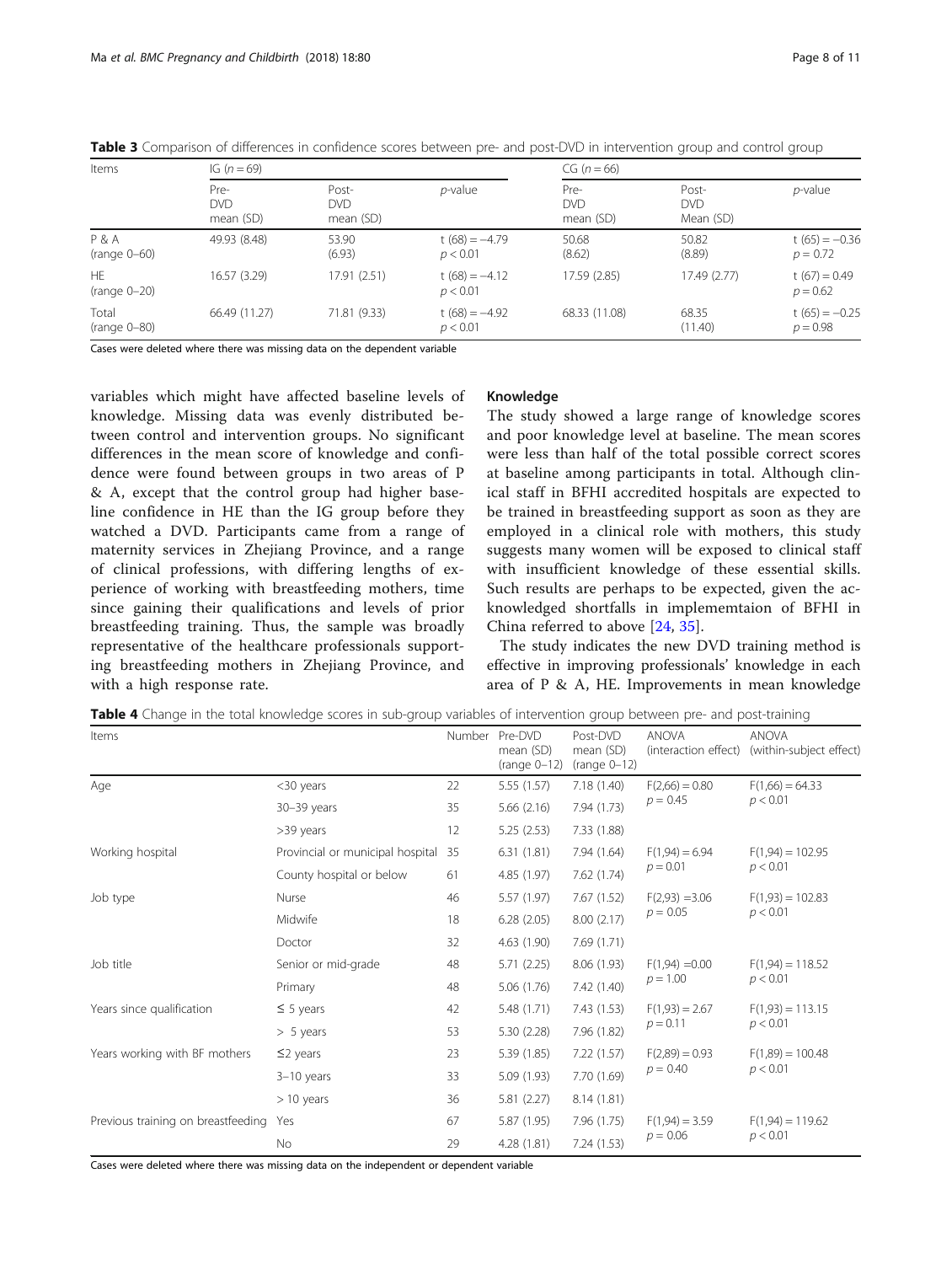| Items                                         |                                   | Number | Pre-DVD<br>mean (SD)<br>$(range 0-80)$ | Post-DVD<br>mean (SD)<br>$(range 0-80)$ | <b>ANOVA</b><br>(interaction effect) | <b>ANOVA</b><br>(within-subject effect) |  |
|-----------------------------------------------|-----------------------------------|--------|----------------------------------------|-----------------------------------------|--------------------------------------|-----------------------------------------|--|
| Age                                           | <30                               | 14     | 68.43 (11.01)                          | 69.36 (9.10)                            | $F(2.48) = 1.25$                     | $F(1,48) = 23.63$                       |  |
|                                               | $30 - 39$                         | 30     | 69.63 (9.35)                           | 72.73 (7.33)                            | $p = 0.30$                           | p < 0.01                                |  |
|                                               | >39                               | 7      | 69.00 (13.42)                          | 73.43 (8.00)                            |                                      |                                         |  |
| Working hospital                              | Provincial /municipal<br>hospital | 30     | 68.67 (10.38)                          | 72.10 (8.58)                            | $F(1,67) = 2.39$<br>$p = 0.13$       | $F(1,67) = 22.31$<br>p < 0.01           |  |
|                                               | County hospital                   | 39     | 64.82 (11.76)                          | 71.59 (9.97)                            |                                      |                                         |  |
| Job type                                      | Nurse                             | 35     | 68.57 (9.73)                           | 71.43 (8.50)                            | $F(2,66) = 2.97$                     | $F(1,66) = 29.91$                       |  |
|                                               | Midwife                           | 15     | 67.00 (11.09)                          | 73.93 (7.27)                            | $p = 0.06$                           | p < 0.01                                |  |
|                                               | Doctor                            | 19     | 62.26 (13.32)                          | 70.84 (12.09)                           |                                      |                                         |  |
| Job title                                     | Senior or mid-grade               | 32     | 68.35 (11.11)                          | 73.19 (7.49)                            | $F(1,67) = 0.23$                     | $F(1,67) = 24.12$                       |  |
|                                               | Primary                           | 37     | 64.34 (11.24)                          | 70.22 (11.00)                           | $P = 0.64$                           | p < 0.01                                |  |
| Years since qualification                     | $\leq$ 5 years                    | 28     | 65.89 (11.45)                          | 71.11 (7.63)                            | $F(1,66) = 0.02$                     | $F(1,66) = 22.97$                       |  |
|                                               | $> 5$ years                       | 40     | 66.77 (11.38)                          | 72.30 (10.53)                           | $p = 0.89$                           | p < 0.01                                |  |
| Years working with BF <sup>a</sup><br>mothers | $\leq$ years                      | 14     | 60.50 (12.79)                          | 68.43 (8.29)                            | $F(2,64) = 0.89$                     | $F(1,64) = 24.43$                       |  |
|                                               | $3-10$ years                      | 24     | 67.21 (10.26)                          | 72.46 (7.35)                            | $p = 0.42$                           | p < 0.01                                |  |
|                                               | $> 10$ years                      | 29     | 68.41 (10.81)                          | 72.41 (11.17)                           |                                      |                                         |  |
| Previous training on BF                       | Yes                               | 51     | 68.47 (10.01)                          | 73.08 (7.34)                            | $F(1,67) = 1.23$                     | $F(1,67) = 23.58$                       |  |
|                                               | <b>No</b>                         | 18     | 60.89 (12.97)                          | 68.22 (12.39)                           | $p = 0.27$                           | p < 0.01                                |  |

<span id="page-8-0"></span>Table 5 Change in total confidence scores in sub-groups of intervention group between pre- and post-training

<sup>a</sup>BF Breastfeeding

Cases were deleted where there was missing data on the dependent variable

scores were not moderated by age, time working with breastfeeding mothers, job type, years since qualification, seniority (job title) and prior to breastfeeding training experience.This finding is similar to a study which assessed breastfeeding knowledge among 51 clinicians in a neonatal unit in England using a similar multiple choice test of knowledge, where personal and job variables similar to those in this study were not associated with differences in objectively assessed knowledge [[36\]](#page-10-0).

Further sub-group analysis shows a significantly higher mean knowledge score was found in specialist tertiary hospitals than in the less specialist local hospitals before DVD training. This is consistent with the findings from the study by Wang and colleagues who reported the area of maternal service to be one of the crucial factors influencing breastfeeding duration due to the different support services provided by professionals in different settings, based on 47,843 mother-infant pairs under two years of age in ten provinces of China [\[37](#page-10-0)]. In our study, significantly improved scores were achieved in both types of hospital, showing that a short training intervention may contribute to reducing this variation in the provision of breastfeeding support.

Other sources of unequal provision arise from the large economic differences between provinces. The eastern coast of China is more developed and has more high quality education in medicine than those in rural areas

[[38\]](#page-10-0). If the results of this study can be achieved in these less prosperous areas, it may help to reduce the inequalities in breastfeeding training between low-income regions and richer areas of China. Further studies could test whether the breastfeeding DVD training achieves the same results when offered for home self study, enabling more clinicians to meet their personal learning objectives.

#### Confidence in practice

For those who completed the confidence measure, significantly increased total confidence scores were found in the intervention group between pre- and posttraining, but not in the control group. Also, there were no significant differences in the change of total confidence scores in each sub-group between pre- and posttraining. Our results are limited by the 48 participants who did not complete one of the measures of confidence. Neverthelss, these findings are consistent with other studies that show breastfeeding education interventions for clinicians significantly increase their confidence in practice [\[39](#page-10-0)–[42\]](#page-10-0). Downie, Rakic and Juliff reported that the increased confidence among nurses and midwives continued after completing the intervention Lactation Advisor Program (LAP) in Australial [\[39](#page-10-0)]. Similarly, in England, midwives and health visitors had increased confidence after BFHI training, which they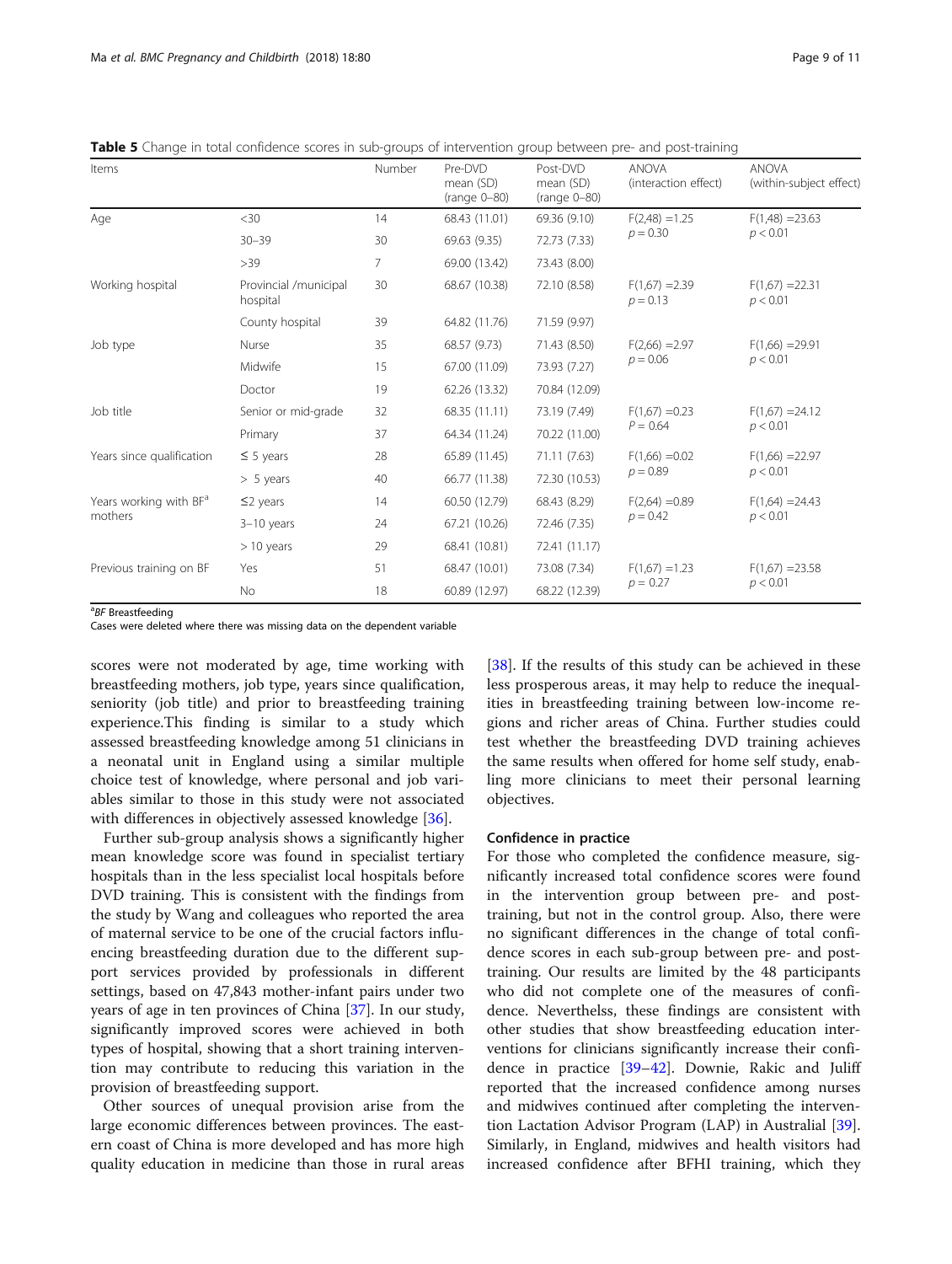<span id="page-9-0"></span>reported enabled them to be more confident in supporting breastfeeding mothers [[43\]](#page-10-0). The authors of a synthesis of breastfeeding training interventions concluded that proficient skills and increased confidence in helping breastfeeding mothers among healthcare professionals can be improved by training interventions, and this may improve rates of duration and exclusivity of breastfeeding [[25\]](#page-10-0). Further study in China is require to examine the effect of the increased confidence on improving professionals' practice in supporting mothers' breastfeeding skills, thereby increasing the breastfeeding duration and rate of exclusive breastfeeding.

#### Limitations

The retest of the breastfeeding knowledge in the study was conducted immediately after both groups were exposed to the DVD, so only a short term effect has been measured. And no measures have been made in this study of changes in clinical practice and in breastfeeding rates. The large amount of missing data in the confidence scales suggests that the measure may not be understood, and needs further methodological development for use in the Chinese population.

#### Conclusion

Overall, this study has shown that the low levels of knowledge in positioning and attachment and hand expression of a range of clinical staff who are regularly engaged in supporting breastfeeding mothers in Chinese hospitals with BFHI accreditation can be addressed by a short training DVD. This method may be suited to addressing training needs more widely in China due to its effectiveness on knowledge, and the feasibility and low cost to staff time for large numbers of staff. However, the effectiveness of the DVD training on improving professionals' knowledge and confidence in practice the longer term requires further study, and the translation of knowledgeable and confident practice into the support that mothers need to improve breastfeeding outcomes should be further examined in the future.

### Abbreviations

BFHI: Baby Friendly Hospital Initiative; CG: Control group; CUBA: Coventry University Breastfeeding Assessment tool; CU-BSSES: Coventry University Breastfeeding Support Self-Efficacy Scale; FIL: Feedback inhibitor of lactation; HE: Hand Expression; IG: Intervention group; NHFPC: National Health and Family Planning Commission; NPA: National Programme of Action for Children's Development; P & A: Positioning and Attachment; WHO: World Health Organization

#### Acknowledgements

The authors thank the professionals and managers in the study sites for their help in data collection and creating a data set.

#### Funding

The study arises from a PhD programme jointly funded by Coventry University and Woman's hospital, Medicine of Zhejiang University. The Mandarin version and original items in English of the Mini-CUBA (Coventry University Breastfeeding

Assessment), and the Breastfeeding DVD are jointly owned by Health Behaviour Research Limited and Coventry University, both gave permission for use in this study. The study is also supported by the grants from public technology application research project of Science and Technology Department of Zhejiang Province (grant number: 2017c33059) and Medical and health science and technology plan of Zhejiang Province (grant number: 2017KY097).

#### Availability of data and materials

The anonymised datasets used and/or analysed during the current study are available from the corresponding author on reasonable request.

#### Authors' contributions

YYM drafted the paper based on her PhD thesis, conducted the study, undertook the analyses. LMW created the original proposal for the study, supervised the research and commented on drafts. LQQ contributed to the design of the study, commented on Chinese health policy, and sponsored the research in China. JKA and NB supervised statistical analyses and contributed to drafts of the paper. All authors read and approved the final manuscript.

#### Ethics approval and consent to participate

The study was given ethical approval by Coventry University, UK (ref: P5842), and Zhejiang University, China (ref: 20120002). All the participants were provided with the participant information sheet and signed the consent forms to participate in the study.

#### Consent for publication

Not applicable.

#### Competing interests

The authors declare that they have no competing interests.

#### Publisher's Note

Springer Nature remains neutral with regard to jurisdictional claims in published maps and institutional affiliations.

#### Author details

<sup>1</sup>Women's hospital, School of Medicine, Zhejiang University, Xueshi Road 1# Shangchen District, Hangzhou, Zhejiang Province, China. <sup>2</sup>The Open University, Walton Hall, Milton Keynes MK7 6AA, UK.<sup>3</sup> University of Cambridge, Trinity Lane, Cambridge CB2 1TN, UK. <sup>4</sup> Coventry University, Priory Street, Coventry CV1 5FB, UK.

#### Received: 26 April 2017 Accepted: 16 March 2018 Published online: 27 March 2018

#### References

- 1. Popkin BM, Adair L, Akin JS, Black R, Briscoe J, Flieger W. Breast-feeding and diarrheal morbidity. Pediatrics. 1990;86(6):874–82.
- 2. Klement E, Cohen RV, Boxman J, Joseph A, Reif S. Breastfeeding and risk of inflammatory bowel disease: a systematic review with meta-analysis. Am J Clin Nutr. 2004;80(5):1342–52.
- 3. Duijts L, Jaddoe V, Hofman A, Moll HA. Prolonged and exclusive breastfeeding reduces the risk of infectious diseases in infancy. Pediatrics. 2010;126(1):18–25.
- 4. World Health Organization. Effect of breastfeeding on infant and child mortality due to infectious diseases in less developed countries: a pooled analysis. Lancet. 2000;355(9202):451–5.
- 5. Khan J, Vesel L, Bahl R, Martines JC. Timing of breastfeeding initiation and exclusivity of breastfeeding during the first month of life: effects on neonatal mortality and morbidity—a systematic review and meta-analysis. Matern Child Health J. 2014;19:468–479.
- 6. World Health Organization: Evidence on the long-term effects of breastfeeding. 2007.
- 7. Victora CG, Bahl R, Barros AJ, França GV, Horton S, Krasevec J, et al. Breastfeeding in the 21st century: epidemiology, mechanisms, and lifelong effect. Lancet. 2016;387(10017):475–90.
- 8. Saadeh MR. Global Strategy for Infant and Young Child Feeding WHO, Geneva. 2003;56:236–238.
- 9. Xu F, Qiu L, Binns CW, Liu X. Breastfeeding in China: a review. Int Breastfeed J. 2009;4(1)